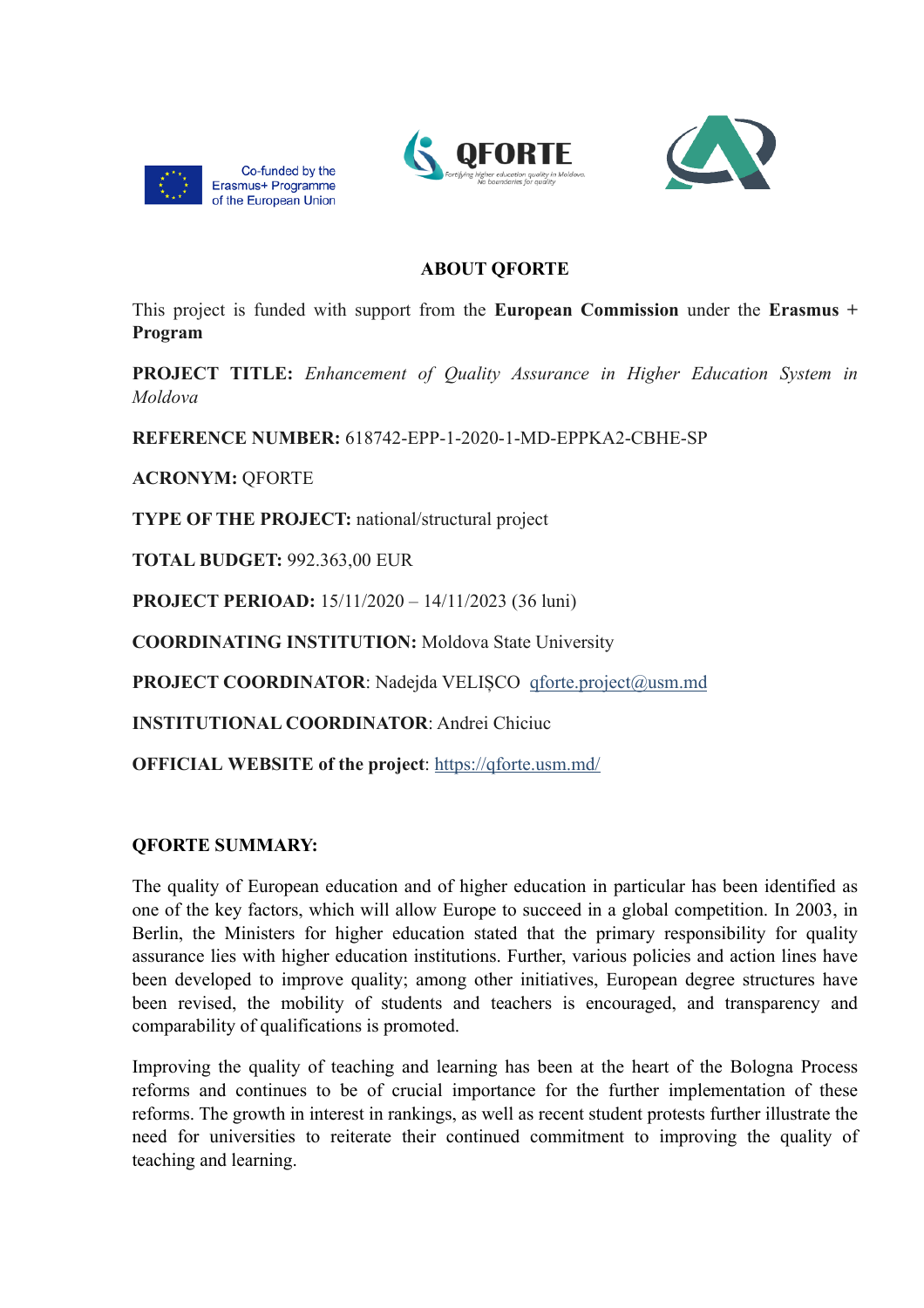Quality assurance is the QFORTE project`s key areas of activities. QFORTE will seek to ensure that the views of the university sector are taken into account at national-level policy discussions on internal and external quality assurance. It also will support its members in developing internal quality systems and aims to promote institutional quality cultures.

The project's key target groups are the representatives of the ministries responsible for higher education; representatives of the Agencies for Quality Assurance, Bologna promoters at national level; heads and senior managers of universities. The secondary target groups are directors of QA departments, Bologna coordinators in HEIs and QA operational staff.

#### **GENERAL OBJECTIVE**:

To contribute to the integration of the Republic of Moldova in the EHEA (European Higher Education Area) by improving quality assurance in the higher education system.

#### **SPECIFIC OBJECTIVES:**

OB1. Promoting and consolidating the culture of quality assurance in the Republic of Moldova and establishing a national consensus of key actors on development issues by November 2023.

OB2. Development and promotion of a national legislative framework and stimulation of regulatory changes regarding quality assurance in higher education institutions in the Republic of Moldova by November 2023.

OB3. Improving the quality assurance management of higher education institutions in the Republic of Moldova through international institutional accreditation by November 2023.

OB4. Strengthening the institutional capacities of higher education institutions (HEIs) in the Republic of Moldova for the efficient implementation of the quality assurance reform by November 2023.

# **EXPECTED ACHIEVEMENTS AND OUTCOMES**

#### **National level**

- Recommendations for the revision of the Methodology on institutional accreditation in quality assurance;
- Amendments to the Education Code of the Republic of Moldova;
- External quality evaluation procedures for accreditation of joint study programs;
- External institutional quality evaluation guide developed.

#### **University level**

- University strategies for the development of quality assurance developed and adopted by each partner institution;
- Modernized quality assurance manuals at each national university involved in the project;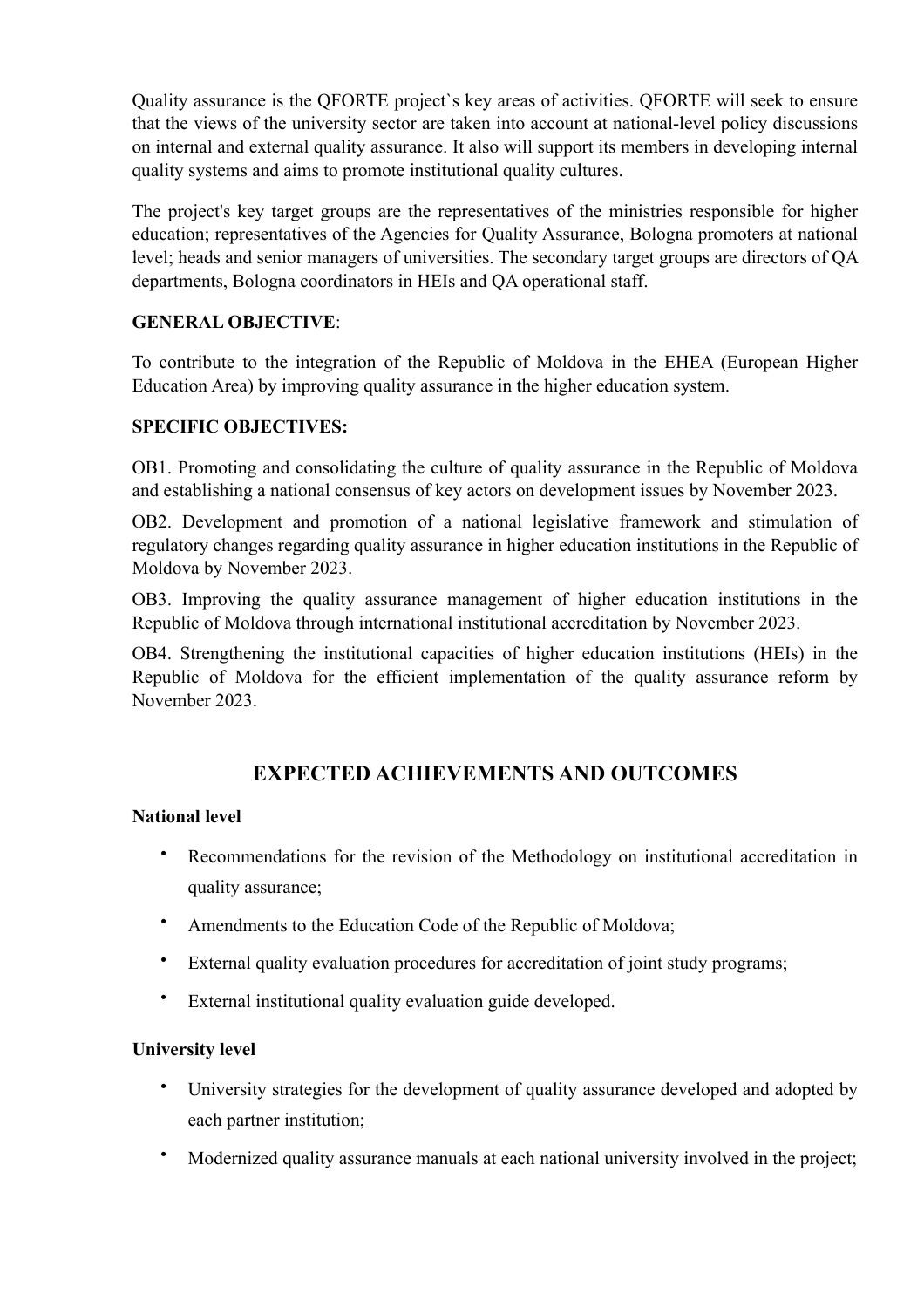- Action plans to strengthen quality assurance developed after the international accreditation process (project sustainability);
- The methodology of external institutional quality evaluation implemented by HEIs;
- Active online platform for external evaluation of institutional quality.

#### **Moldovan society**

- Development of the culture of quality assurance in the Republic of Moldova;
- National consensus of key actors on quality assurance;
- Advancing the national legislative framework on quality assurance in the Republic of Moldova;
- Improving quality management in higher education institutions in Moldova through international institutional accreditation.

### **QFORTE TEAM**

#### **APPLICANT INSTITUTION**



### **EU PARTNERS**

| UNIVERSITÉ<br>De montpellier<br>University of Montpellier (France)                                                                                                                                                                                                                                                                                                                                                                                                                                                                                                                                                                                                            | www.umontpellier.fr |
|-------------------------------------------------------------------------------------------------------------------------------------------------------------------------------------------------------------------------------------------------------------------------------------------------------------------------------------------------------------------------------------------------------------------------------------------------------------------------------------------------------------------------------------------------------------------------------------------------------------------------------------------------------------------------------|---------------------|
| VNiVERSiDAD<br><b>DSALAMANCA</b><br>CANPUS DE ENCELDICULARITERNACIONAL University of Salamanca (Spain)                                                                                                                                                                                                                                                                                                                                                                                                                                                                                                                                                                        | www.usal.es         |
| UNIVERSITAT<br>LEIPZIG<br>Leipzig University (Germany)                                                                                                                                                                                                                                                                                                                                                                                                                                                                                                                                                                                                                        | www.uni-leipzig.de/ |
| EPDR<br>$\label{prop:main} \begin{array}{ll} \textsc{European Policy Development} \textsc{Development} \textsc{European Policy Development} \textsc{Method} \textsc{Method} \textsc{Method} \textsc{Method} \textsc{Method} \textsc{Method} \textsc{Method} \textsc{Method} \textsc{Method} \textsc{Method} \textsc{Method} \textsc{Method} \textsc{Method} \textsc{Method} \textsc{Method} \textsc{Method} \textsc{Method} \textsc{Method} \textsc{Method} \textsc{Method} \textsc{Method} \textsc{Method} \textsc{Method} \textsc{Method} \textsc{Method} \textsc{Method} \textsc{Method} \textsc{Method} \textsc{Method} \textsc{Method} \textsc{$<br>Institute (Slovenia) | www.epdri.com/      |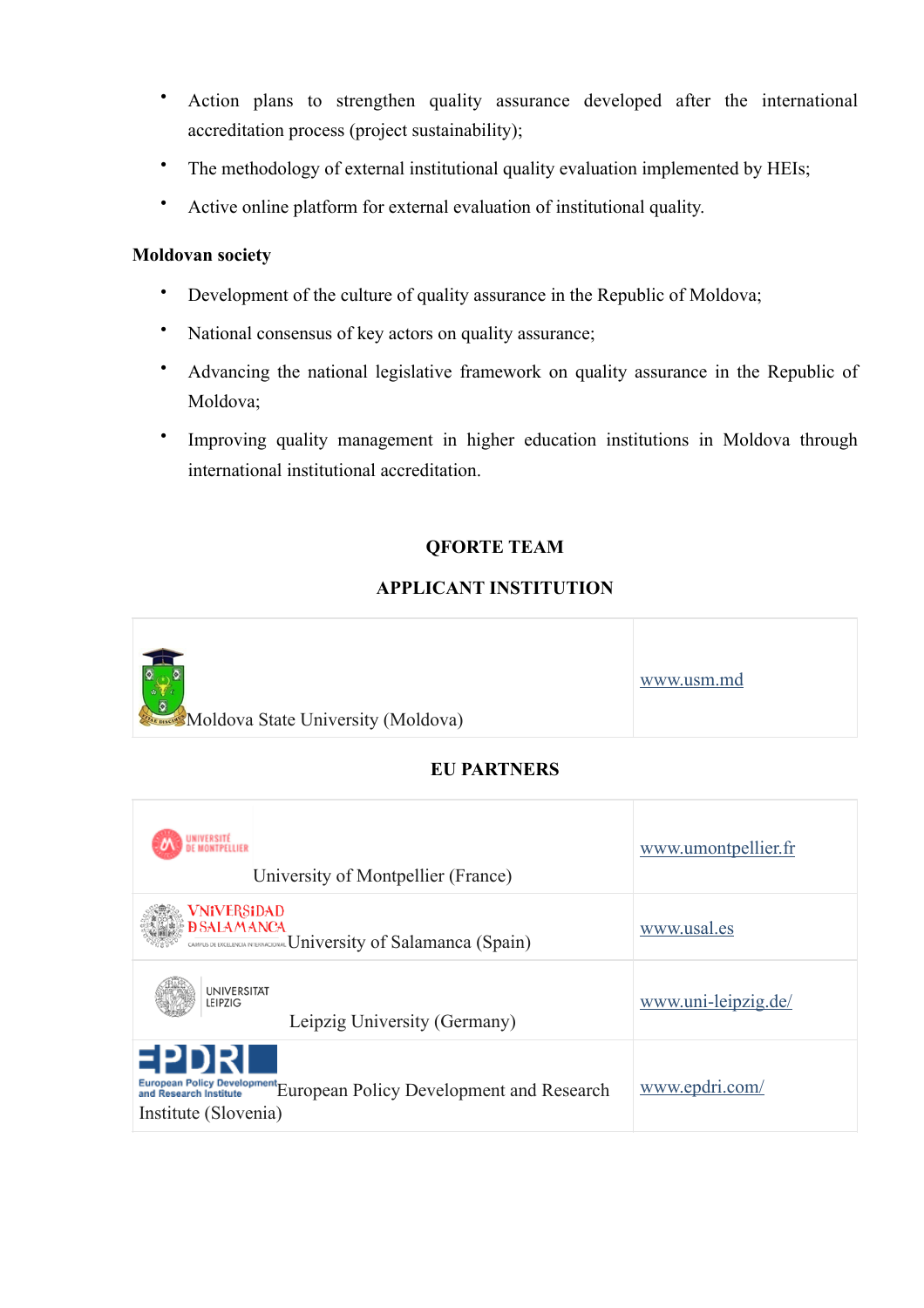**ENQA** CONSULAND EASTERN EROPEAN NETWORK Central and Eastern European<br>
ce Agencies in Higher<br>
Www.ceenqa.org/

Network of Quality Assurance Agencies in Higher Education (Germany)

| Academy of Economic Studies of Moldova                                                                            | www.ase.md/en/         |
|-------------------------------------------------------------------------------------------------------------------|------------------------|
| State University "Alecu Russo" of Balti                                                                           | www.usarb.md           |
| State University of Cahul                                                                                         | www.usch.md/           |
| <b>State University of Comrat</b>                                                                                 | https://kdu.md/        |
| Academy of Music, Theater and Fine Arts                                                                           | https://amtap.md/      |
| University of European Political and Economic<br><b>Studies "Constantin Stere"</b>                                | https://uspee.md/      |
| National Agency for Quality Assurance in Education<br>and Research                                                | www.anacec.md          |
| Ministerul Educației<br>al Republicii Moldova<br>Ministry of Education and Research of the<br>Republic of Moldova | http://www.gov.edu.md/ |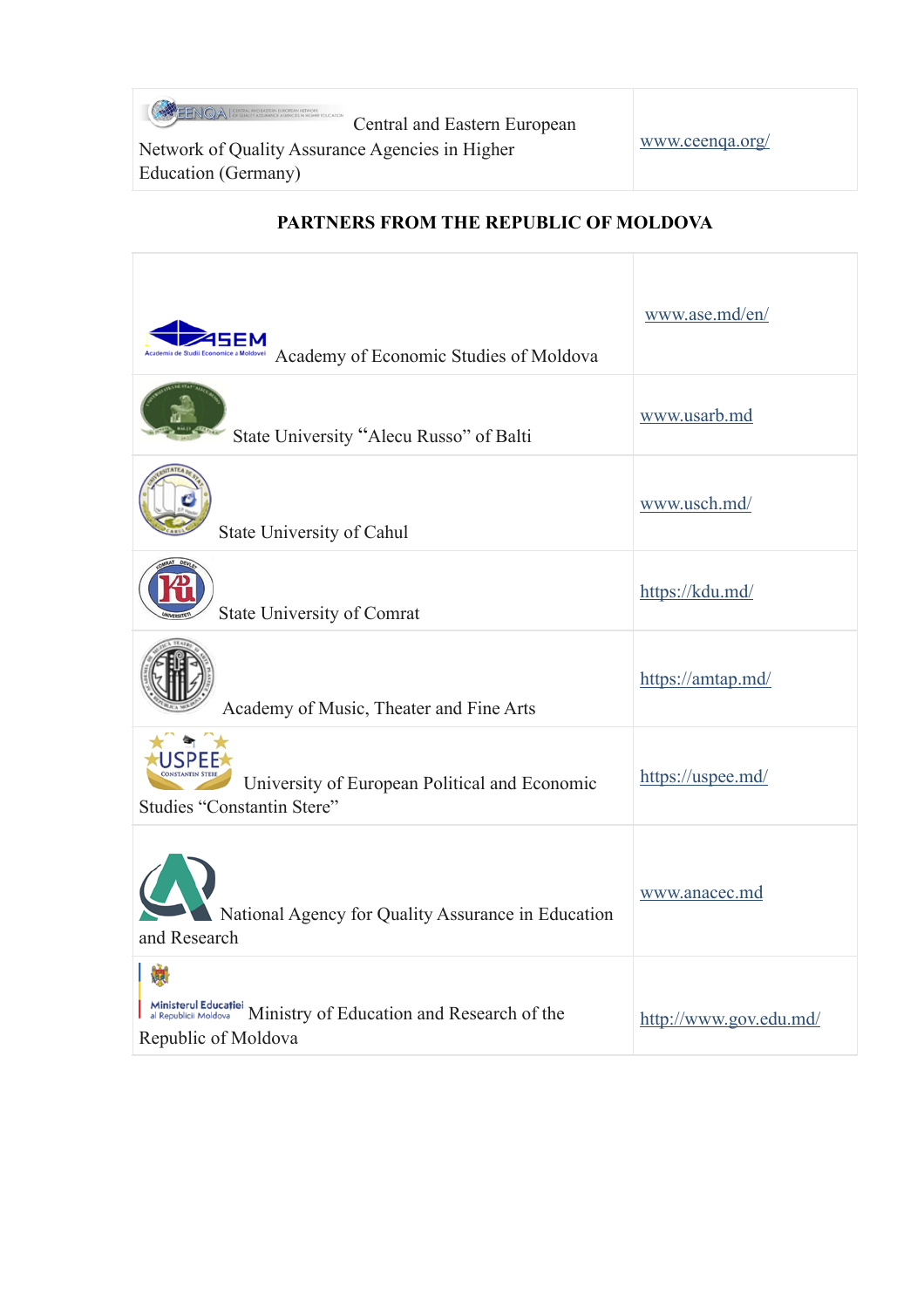# **PLANNED ACTIVITIES**

Within the project, 7 Work Packages and a set of specific activities are planned and implemented:

#### **WP1. Preparation.** Activities

- A1.1.2/ Elaboration of the Project's Handbook
- A1.1.3/ Elaboration and signature of Partnership Agreements
- A1.2.1/ Development and completion of QA evaluation questionnaires
- A1.2.2/ Elaboration of country profile

### **WP2. Development and advancement of national legislative framework on QA.** Activities

- A2.1.1/ Setting up the National Policy Task Force on OA
- A2.1.2/ Country workshops on QA development
- A2.1.3/ Study visit on institutional QA development at system level (members of the NPTF from MD)
- A2.2.1. / Elaboration and adoption of QA tools
- A2.2.1.1 / Recommendations for reforming the national methodology on institutional QA accreditation
- A2.2.1.2 / Amendments to the Code of Education of the Republic of Moldova
- A2.2.1.3 / Adoption and publishing of evaluation procedures for accreditation of joint programs and final
- A2.4.2/ Translation, publishing of the institutional QA External evaluation guide

### **WP3. Advancement of university integrative function on QA.** Activities

- A3.1.1/ Setting up the university QA working groups (UQA)
- A3.1.2/ Study visit on UQA strategy development (University of Montpellier/FRANCE)
- A3.1.2/ Study visit on UQA strategy development (study visit to the University of Salamanca /SPAIN)
- A3.1.2/ Study visit on UQA strategy development (study visit to the Leipzig University / GERMANY)
- A3.1.3/ Development, adoption of institutional QA strategies (including the Action Plan)
- A3.3.1/ Training seminars on QA development and International institutional accreditation
- A3.3.2/ Developing the application for international accreditation

### **WP4. Enhancement of institutional capacities for implementation of QA reform.** Activities

- A4.1.1/ Training seminars for university staff on institutional QA implementation
- A4.1.2/Consolidation of the university structures for QA
- A4.1.3/ Acquisition, installation of the equipment